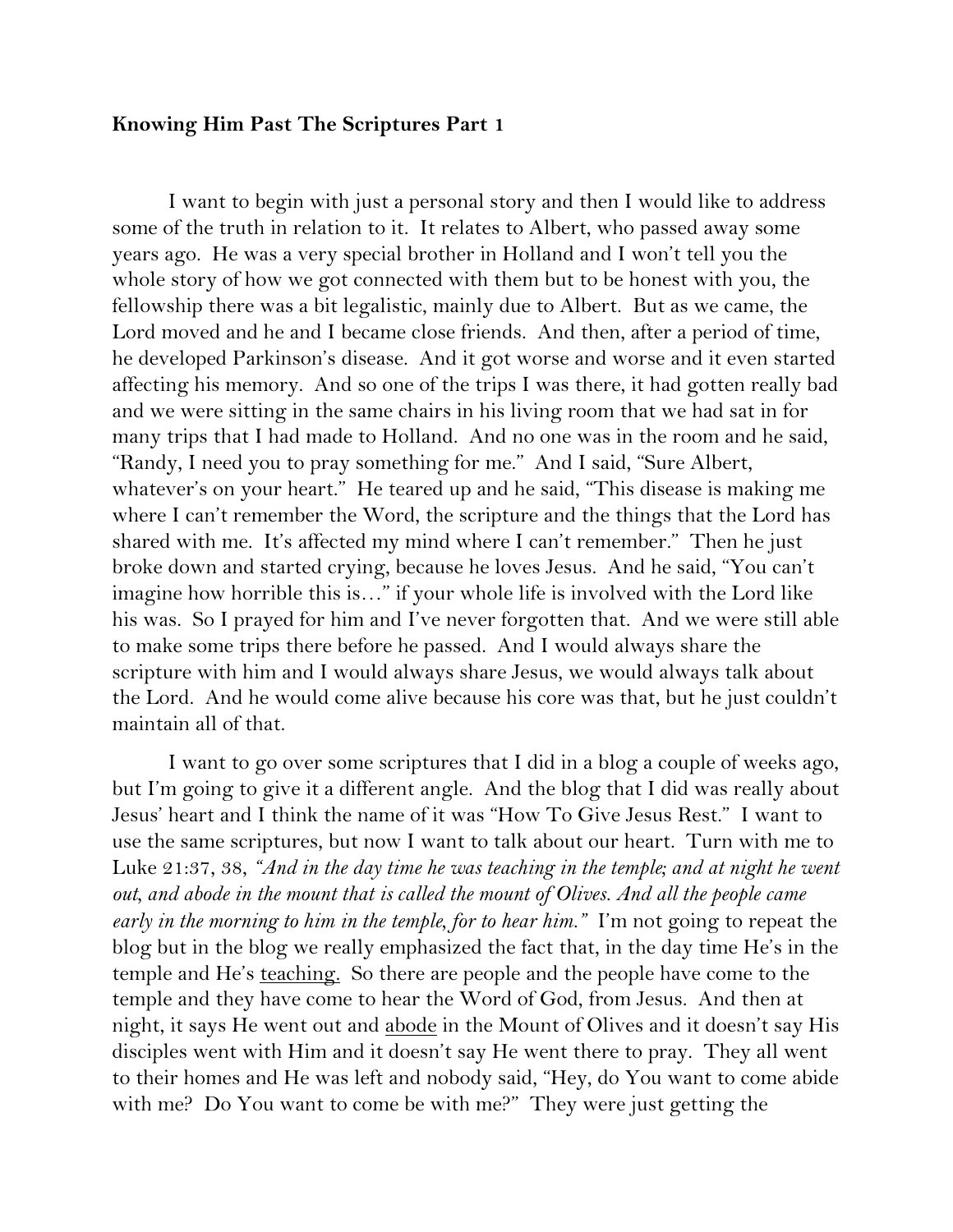teaching, but they had no thought for Him. And then verse 38, *"And all the people came early in the morning to the temple…"* not to the Mount of Olives, not to where He had been, not to where He spent the night, but where they left Him. Where they left Him. In the temple, "Lord teach us, teach us more."

So I have on the board a little chart with a Bible and with a Cross. And the Bible of course represents the Word of God and the Cross represents the Lord Himself. And in just these two simple verses, looking at our heart and looking at how we choose to relate to the Lord. And in this situation, there was a real hunger for the Lord, there was a real desire for the Word, that was paramount and that's what they were coming for. But listen carefully, they were coming for His teaching. And then left Him, after they got filled and got what they wanted. And then the next morning they go, "We need Jesus, we want the Lord…" so they come back, not to where He spent the night, not where He "*abode"*, it says, but to the place of teaching. "Oh Lord, Oh Lord, we want You. Teach us." And these scriptures are very simple, they're right at the end of Luke 21 and most people could read right over them. Now there is this truth, that it is necessary to search the scriptures and I don't back off of that one bit. It is necessary to see Jesus in the Word, but that is not the end. That is on the road to something. And so there can be developed sort of a lifestyle. It starts as a habit, you get in a habit of going to church, maybe at home getting into the Word, but never really coming to Jesus, never really seeing Jesus. This is a really great example right here, He's teaching, He's right in front of them and they're getting the teaching but they never see Him as it were, as they leave and He's left there. Their mind is not on Him, their mind is on Him as presented in the scripture. And again, I have no problem with that, except as, that becomes something that forms us outside of our hearts being after the Lord, outside of our desire saying, "I'm not just wanting to see You in the scripture." And here's why I'm bringing this up, Albert, like many of us, spent his life searching the scriptures and he did know the Lord in the scriptures but when his mind went, he couldn't reach Jesus. And this isn't being critical at all, I love Albert. But we have to know Jesus on a greater basis than just what we know from the scriptures. Does that make sense? With the scriptures you have to "call them up." And I know for a fact that sometimes the darkness we go through is just like Alzheimer's, in that we go through some situation and we can't call up the scripture, we can't call up Jesus, we can't call up the answer. Do you know what I'm talking about? You get in that place and it's like, "Where are You Lord?" And it's like, before the crisis, we're standing over here in light, seeing Him in the <u>scriptures</u> and then we step over here in darkness and the very Jesus that we were just knowing, it becomes, "How did that go…?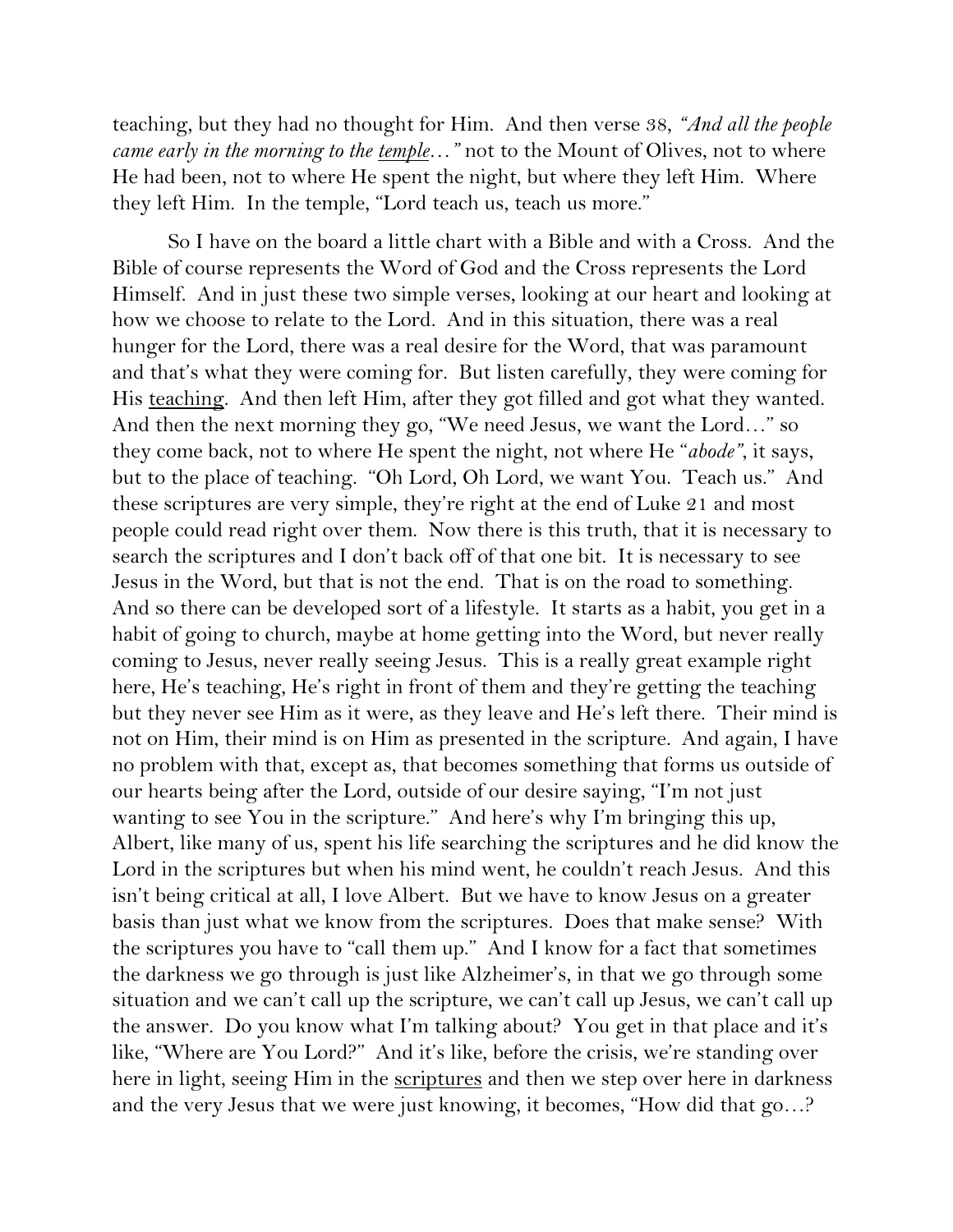Oh Lord!" And there's this little panic that goes with it, "Where's Jesus? I want to get hold of Jesus."

I just want to tell you something: getting hold of Jesus is not the goal. He's got you, you're one with Him. The day Satan gets on the throne and cuts off His toe and you're that toe, that's the day you can start worrying. Do you see that? Do you think Satan is going to sneak into the throne room and assassinate Jesus? It is not going to happen. You're one with Him, but you have to know that One, not just the one from the scriptures because much of the time we're trying to retain all of that in our mind. And I'm going to tell you something, I've been searching the scriptures since I was 22 years old and I mean big time searching the scriptures. And I loved the Lord and loved the Holy Spirit, but if I had not at a certain juncture moved past that being what my life is, I would not have anything in darkness. How many of you think that I ever have to go through bad trials or darkness? I do, I do. And when I do, when I step into darkness and I can't call it up, I don't freak out. I don't freak out if I can't call up the scripture in relationship to that. It doesn't affect me at all, do you want to know why? Because I'm one with Jesus, by His death, burial and resurrection, I'm one with Him. But here's the key, see, you can't, in the darkness just go, "I'm one with Jesus, by the doctrine of death, burial and resurrection." Because it really doesn't work, it doesn't. You say, "Make it real in me Lord, because I'm confessing it." Ok, you're going to have to get past confessing it, you're going to have to get to the place of knowing Him. And they didn't, they knew Him from the place of the scriptures, they knew Him from this area and they knew Him from that area, but they did not know Him from who it was and see Him in these circumstances. For example, this circumstance right here in Luke 21. This circumstance is one where He is there day after day, pouring Himself out, giving Himself, and this almost makes it sound like He's there from the morning when they get up and show up until night when they go to bed! He doesn't come back the next day and say, "You people are the worst, I had to sleep out there in that garden. Do you know how many mosquitoes are there in the Mount of Olives? Do you know how rough it is sleeping on the ground? You people are horrible!" But He never said anything like that, He didn't mention it, He won't mention it, He won't bring it up. Because why? Because our hearts have to find Him, our hearts have to find Him. And when your heart finds Him, you think of Him outside of religious, temple teaching. I put no confidence in my ability to teach or my sincerity or anything. My confidence for you is that the Holy Spirit is going to reveal Christ. That's my desire and my confidence.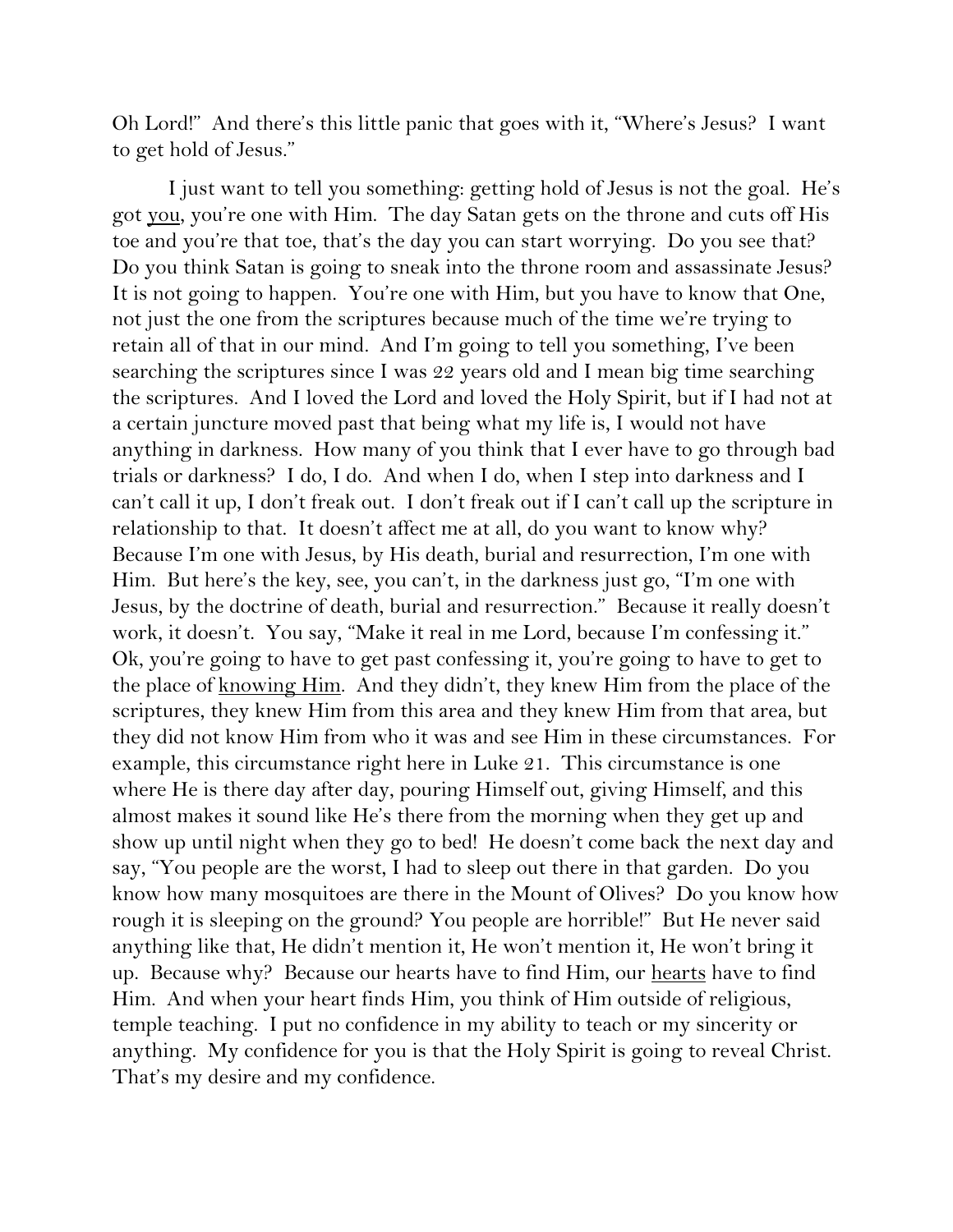There is this awakening to this One, not to the message. The Word, the scriptures, can just be message. Jesus Himself is Spirit and Life, this is Him, this is the way He is. This is just a fact, if you love somebody, you notice their ways. If you fall in love with somebody, you notice all kinds of stuff other people don't notice. Well, God is love. He's not holiness, He is holy, but  $He$ 's not holiness, He's not all of the things we talk about God, He's omniscient but that's not who He is, that's a trait that He has. But He is love and He notices. And when the Holy Spirit sheds abroad in our hearts the love of God, we notice. We don't have to try, we don't have to work it up. It's not like this either (this came because I said this once), "Ok, God, You are love, so help me love You more." This is my opinion, but I think that is one of the worst things you can say to somebody you claim to love. But I said that to the Lord, and then it got real quiet. And I thought about it and I said, "I want to take that back Jesus." See, if He just does it then it's just Him giving His own love and getting it back, in that sense. There's meant to be a response from us. But in this situation, Jesus is right there and we're not noticing Him. We're not even noticing the Him of it, we're noticing the wonderful words of life, we're noticing the beautiful way that He opens those scriptures and you say, "Oh, never a man spoke like this man!" (John 7:46). Or, we're sitting at home and we say, "This is just the best! What He just showed me and I can't wait to share it in church because everybody will think I'm so spiritual!" Anybody ever done that before? Me too, me too. So we're not even really noticing Him in the Word, we're noticing us. "This is really good and people are going to be impressed!" Our attitudes and lack of awareness of the Lord are seen in this. And again, you're not going to get this just by staring at His face while He's teaching saying, "You're what it's all about!" You're going to see it in His heart movements. Movements, do you understand that word? Heart movements are things that He does that identify Him. And you can see that in the scriptures and you can see that in the way He deals with you and if you were one of those people that were there in that day, you could see it in Him coming constantly, all day, sharing and disappearing and you get home and you're comfortable, you think, "Huh, I wonder where Jesus went. Ah, I'm sure somebody took care of Him." And then He shows back up and He doesn't say anything. These are attributes that are not common to us. We by fallen nature are selfish and everything has to play some way into my life. And that's why the word "self-forgetting" is so fantastic. Because if you do something in selfforgetfulness, here's how you'll know it: later on you'll realize, "Wow, I wasn't even a piece in that." Because we have mixed motives. If you say, "I just did that but I don't know why," there were probably five different reasons and one of them